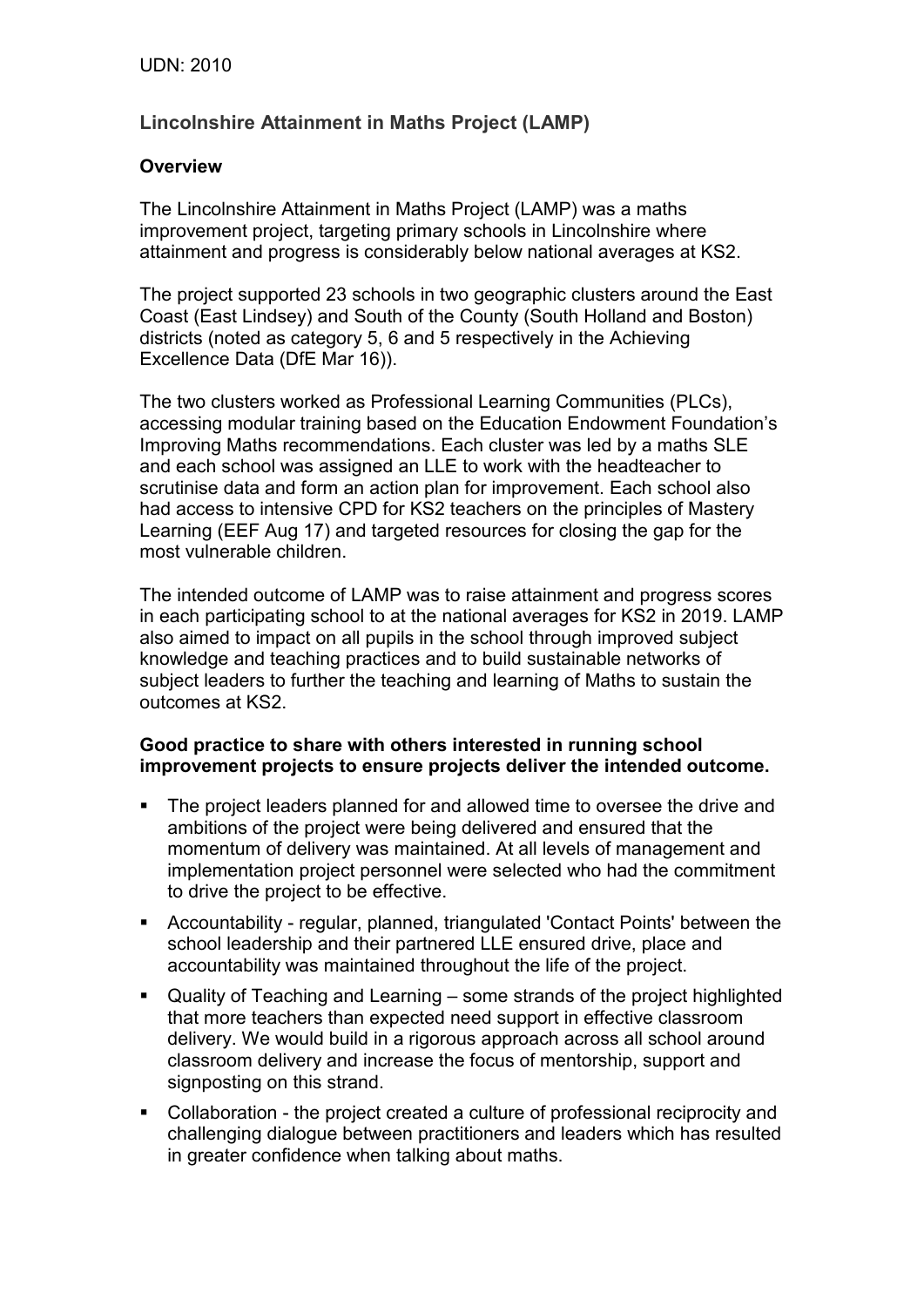- Dialogue the project has supported and encouraged maths dialogue between pupils, teachers and TAs which would improve pupil outcomes.
- Evaluation points using third party experts to support and challenge a rigorous evaluation at key points in the project lifetime has given clarity on improvements and direction to project leaders.

# **What the project may do differently in the future**

- **Timeline the timing of the project was imperative, making sure that the** project ambitions and expectations were aligned with the school year and allowed time for headteachers and school leaders to align their school development plan priorities with those of the project would be preferable.
- Project evaluation deployment of an NLE to offer quality assurance on the projects reporting mechanisms was very effective. The NLE was given one day per term to check and evaluate the Leadership Accountability Frameworks (LAF) from each school, feedback on the quality of the action planning from the LLEs and the rigor of the challenge that appeared to be given by the LLE to the school leaders. This holding project leaders and schools to account was an effective mechanism in making sure the reporting back to project leaders was timely and effective. The intelligence gathered at this point was fed back to the LLEs and subsequent visits were adapted accordingly. This has also been fed back to the wider TSA system in the county and will lead to some training for LLEs and school leads around effective action planning.
- Collaboration in the system is crucial the network of teaching schools was able to work effectively across the county, sharing good practice, experience of running SI projects at scale and more importantly sharing system leaders. The project relied on using capacity in the system of LLEs to support schools, specific maths expertise to lead maths menu strands and experienced maths SLEs to lead the PLC networks efficiently. It was important, however, that with a range of TSA expectations in existence, the roles were clearly communicated and LLEs were trained on the reporting mechanisms to ensure all were using the system correctly and with the same ambitions and expectations.
- Induction of system leaders ensure that the leaders supporting schools attend timely and thorough training around expectations, how to use the reporting framework and writing effective action plans.
- **Financial reporting and monitoring ensure financial tracking systems are** established at the start of the programme and all parties adhere to the reporting expectations.
- School engagement to maintain commitment of a school to the project ambitions for the longevity of the project, establish a deposit system that is returned to schools on successful completion of the project.
- **Communication clear, regular and simple communication to all project** stakeholders needs to be issued to ensure all deadlines and commitments are fulfilled in a timely manner for impact in schools as well as smooth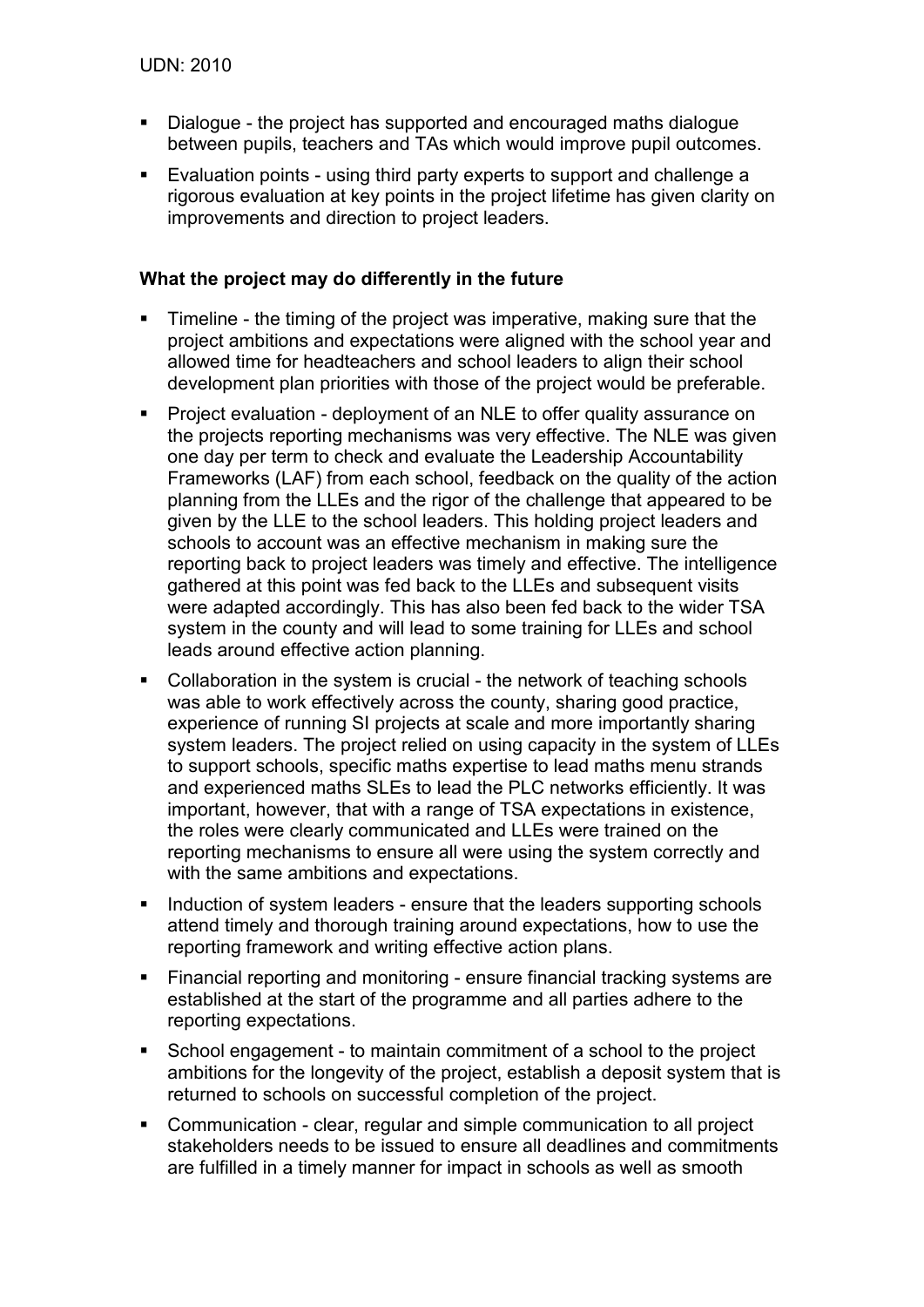financial tracking.

- Building capacity the project has identified both system leaders who were low level contributors and were able to be called upon to develop their capacity as well as identifying new SLEs that have been subsequently designated and are able to contribute to the sustainability of the project in the county.
- Sustainability make sure that there are shadow leaders in the system who can step in and lead the project in cases where the designated leads are unavailable. Project work and leaders will have skills and structures that could be traded in subsequent years through the Teaching School system.
- Shadow schools have a 'waiting' list of schools that could be deployed onto the project should any drop out. Schools on the project should be subjected to a 'leaving/exit' strategy to ensure they are left with some sustained legacy of project input.

## **Sustainability measures taken by projects to ensure improvement are sustained beyond the funding period.**

A number of actions were taken from the outset of the project. During the initial launch to participating school leaders the message was given that the ambition of the project was to embed networks, strategies and practices that would be sustained in the school beyond the end of the project. To this end a number of aspects of the project have rooted the following practices in the participating schools to maximise the chances of connections and practices formed during the project life are sustained:

- PLC/Subject networks: The peer support framework afforded through the PLCs have supported and developed subject leader confidence and subject knowledge. School leads have been signposted to Maths subject networks in their locality - most of which are linked to the East Midlands Hubs, therefore engaging awareness of the continued support offered by Maths Hubs and Teaching School networks.
- Maths Hubs: Teaching Schools are linked into the Maths Hub network and maths leads and headteachers are kept up to date with network and opportunities afforded by the Maths Hubs. All have agreed to continued email contact to ensure linkage to the Hub activities. There was direct signposting to the Hub 2019/20 offer at the PLC networks and the Legacy event. Many of the participating schools have applied to be part of a Teaching and Research Group (TRG), or a Mastery Readiness Group in the forthcoming year.
- Quality of leading and teaching of maths in KS2: Feedback from LLE visits and school leader responses indicate that the class teachers involved in the project have improved confidence in effective planning and teaching and ensuring all groups of learners make (or exceed) expected progress in maths. Delivery from the 'Maths Menu' has supported teachers in targeting classroom practice. Teachers will be expected to build on this, share effective practice in their settings and cascade their knowledge across the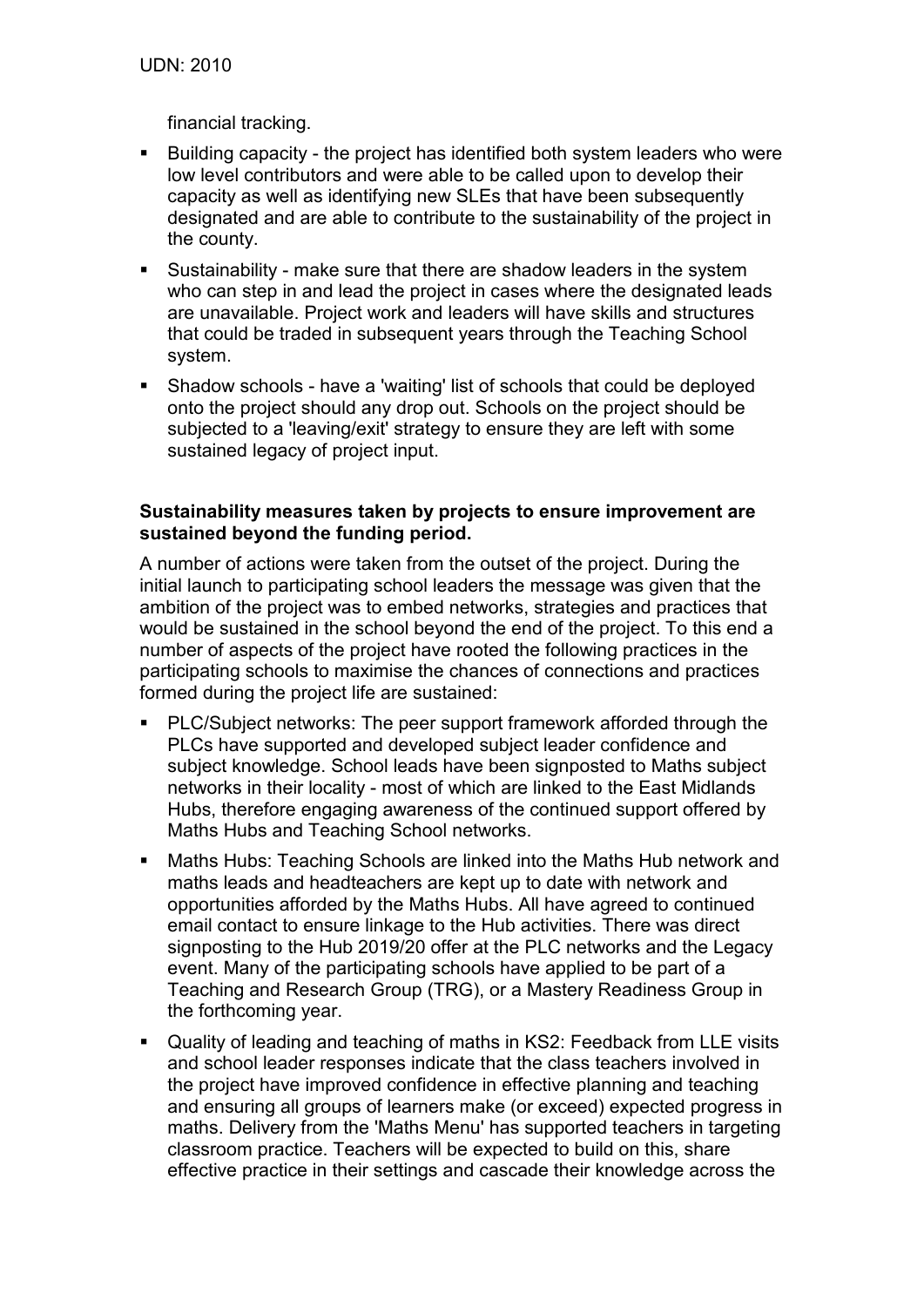school. School based leaders report increased confidence in supporting colleagues in school and their own ability to monitor and evaluate impact of maths teaching and learning across the school.

- Closing the Gap: Use of the very specific data analysis from GL Assessment highlighted the need to understand where gaps in understanding lie within the class. The inclusion of the data raised the profile of this element of assessment in participating schools and developed a more sophisticated understanding across the leadership team of accurate unit analysis and the role it must play in being able to 'close the gap' in children's understanding more efficiently and in a timely manner. Teachers can subsequently match appropriate interventions to the right children.
- Intervention training for teachers and Teaching Assistants: The introduction of a very targeted, proven intervention and then training both teachers and TAs to deliver has shown to be a great benefit to the schools. A number of schools (and supporting system leaders) have purchased additional programmes from the supplier as they have been so impressed with the outcomes of accurate delivery of the intervention. Staff confidence is shown to have grown in their use of pre-teaching as a means of replacing the traditional approach to post-teaching intervention. Pre-teaching has become a regular thread of professional dialogue in LAMP schools as a direct result of discussions at PLCs.
- Teaching Assistants are reported to be using a more robust and informed questioning approach in the classroom within LAMP schools.
- **Involving and upskilling school governors: Including governors from the** outset of the project ensured they had knowledge of the ambitions of the project and the expectations from the school, this empowered them to have effective professional dialogue, supported by questions supplied by the project leads. They have been encouraged to participate through the project at Contact Point meetings and retain understanding of the impact the project has had, and the legacy it leaves within the school.
- Growth mindset of leaders: Through participation in the evidence-based learning, the mindset of subject leaders has shifted to embrace wider knowledge and understanding of teaching and learning strategies. Presenting the schools with a set of core texts at the Legacy Event that were used as part of the professional dialogue in the schools is a permanent reference for leaders to share with staff.
- Wider system leader impact: LLEs and SLEs involved in the project delivery now widely skilled in school improvement strategies and reporting. This knowledge and expertise gained will be utilised and shared in future deployments. Leaders of maths networks within the Teaching Schools were SLEs involved with the project, they will be (and are) sharing their learning with schools in the networks. The Hub Lead, who led the PLC delivery, has been seconded into a Lincolnshire wide project and is now delivering Maths PLCs across the whole county. This approach is based on the shared learning from the LAMP project and will be continuing into 2020.